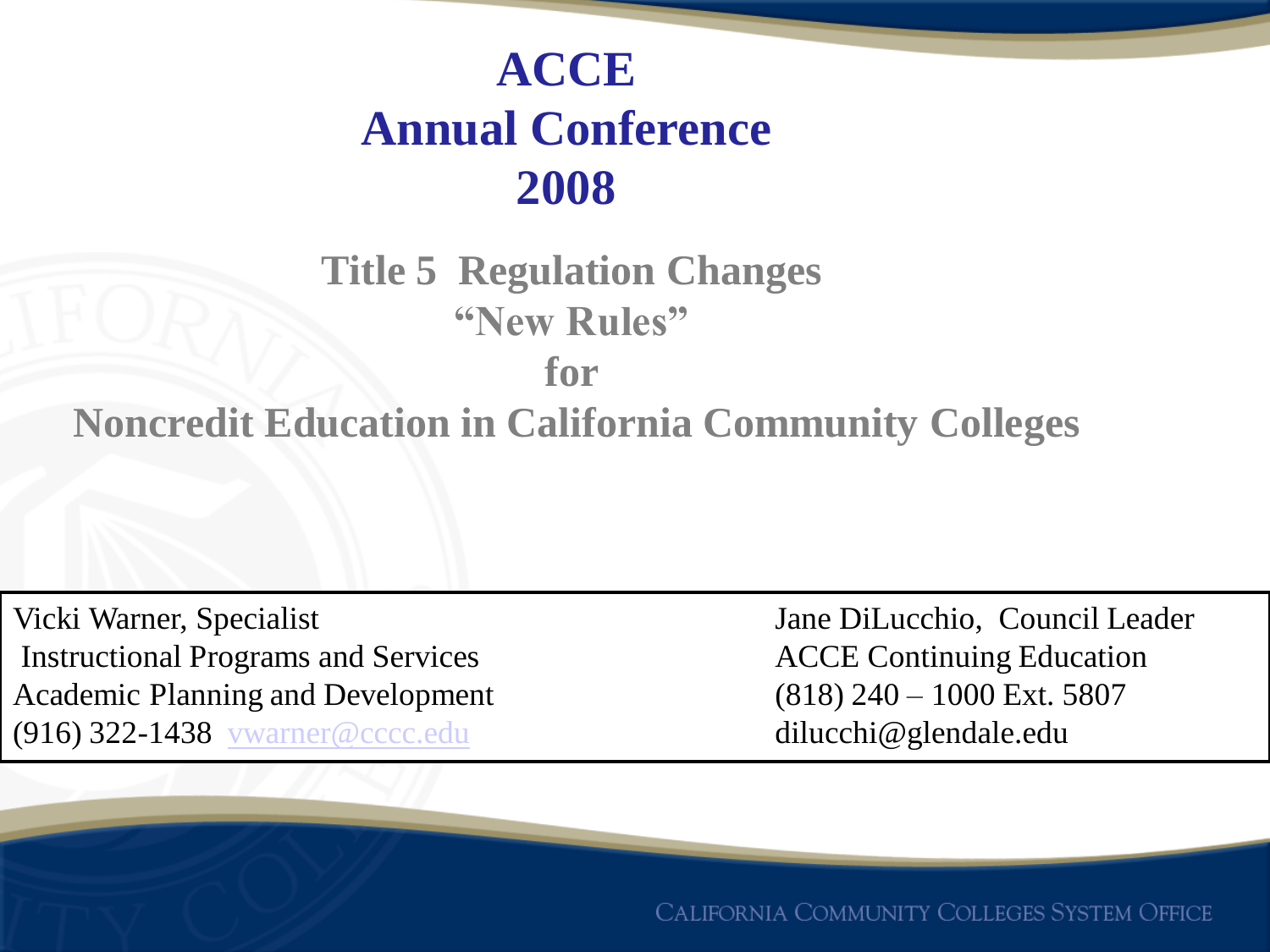# **New Rules for Noncredit Instruction**

- $\checkmark$  Provides for enhanced funding for career development and college preparation certificate programs
- Requires Chancellor's Office approval for any noncredit program providing 288 hours or more of instruction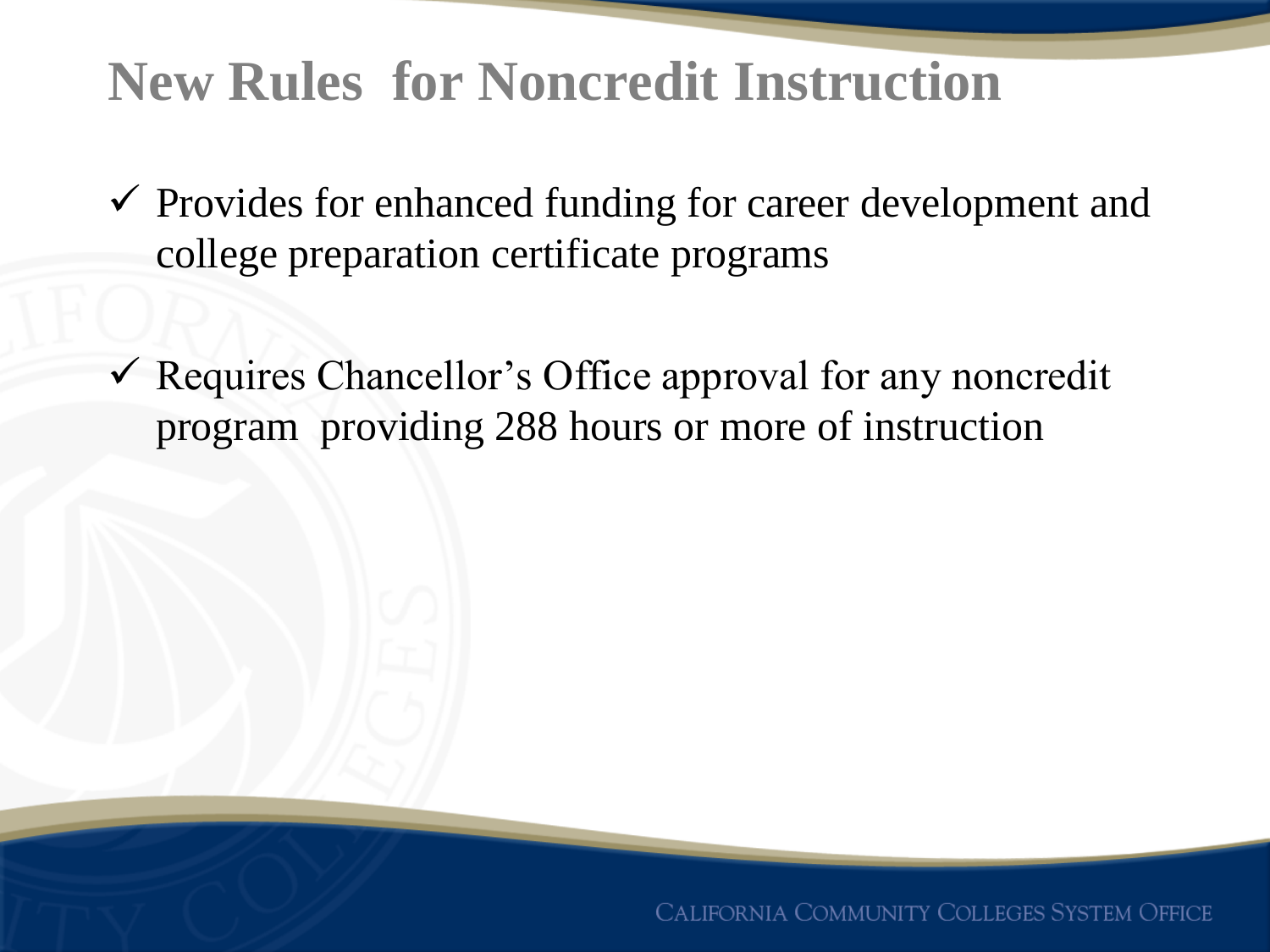#### Noncredit Instruction

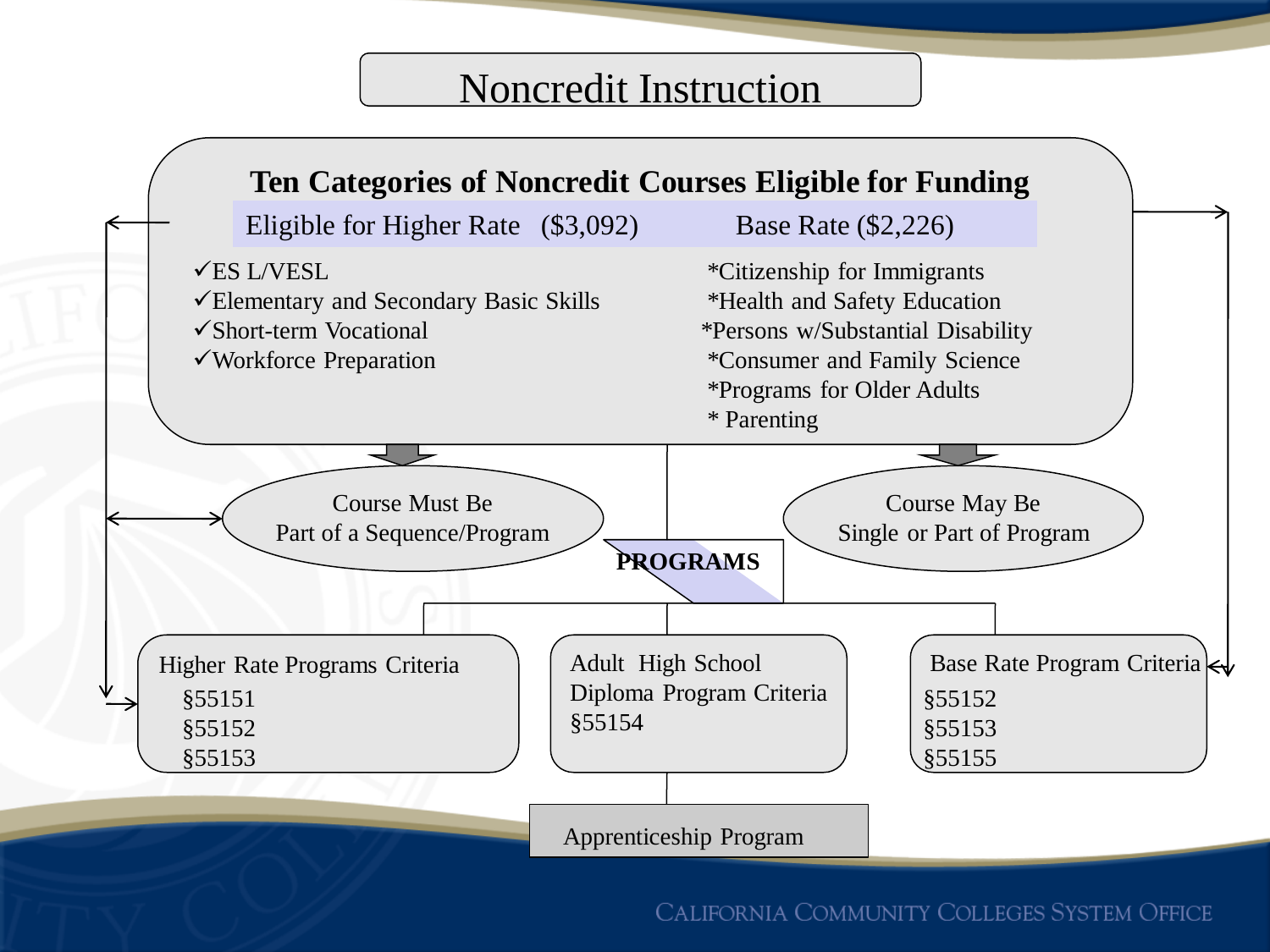### **New Rules Reinforce Quality Educational Practices**

- 1. All courses must be approved by local curriculum committee composed of faculty and others as agreed upon by the academic senate and the administration. (§55002).
- 2. All courses must be approved by the district governing board (§55002).
- 3. All courses must be approved by the Chancellor's Office, with the exception of courses being added to an approved noncredit program providing for 288 hours or more of instruction.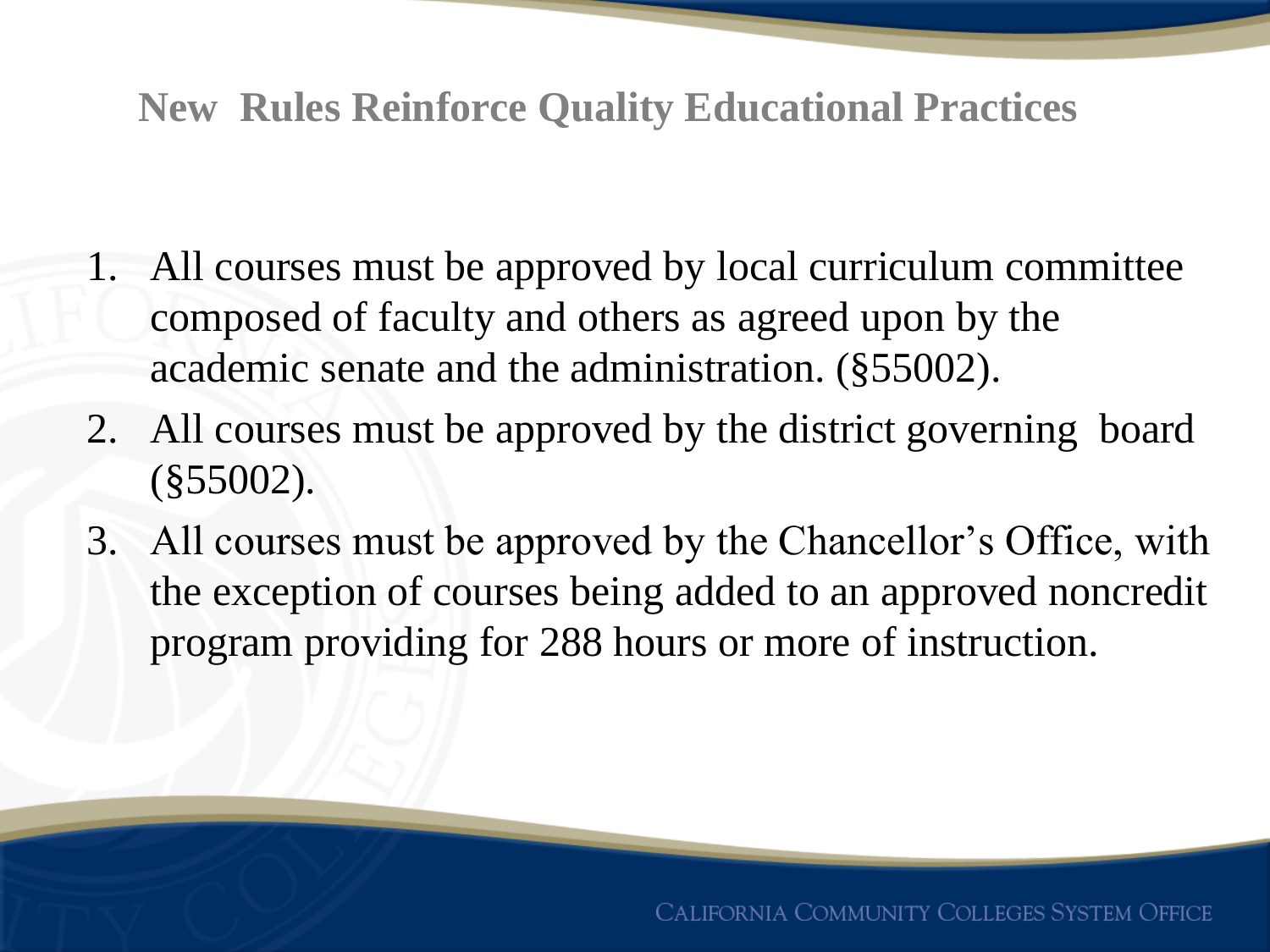# **Course Outlines**

- $\checkmark$  Courses must be submitted on the most current **CCC 456 Application –** located on the Chancellor's Office Website [www.cccco.edu](http://www.cccco.edu/)
- $\checkmark$  CCC 456 Application includes an information data form and a copy of the course outline approved by the local curriculum committee
- $\checkmark$  Three copies of the application form should be submitted. One copy must have original signatures.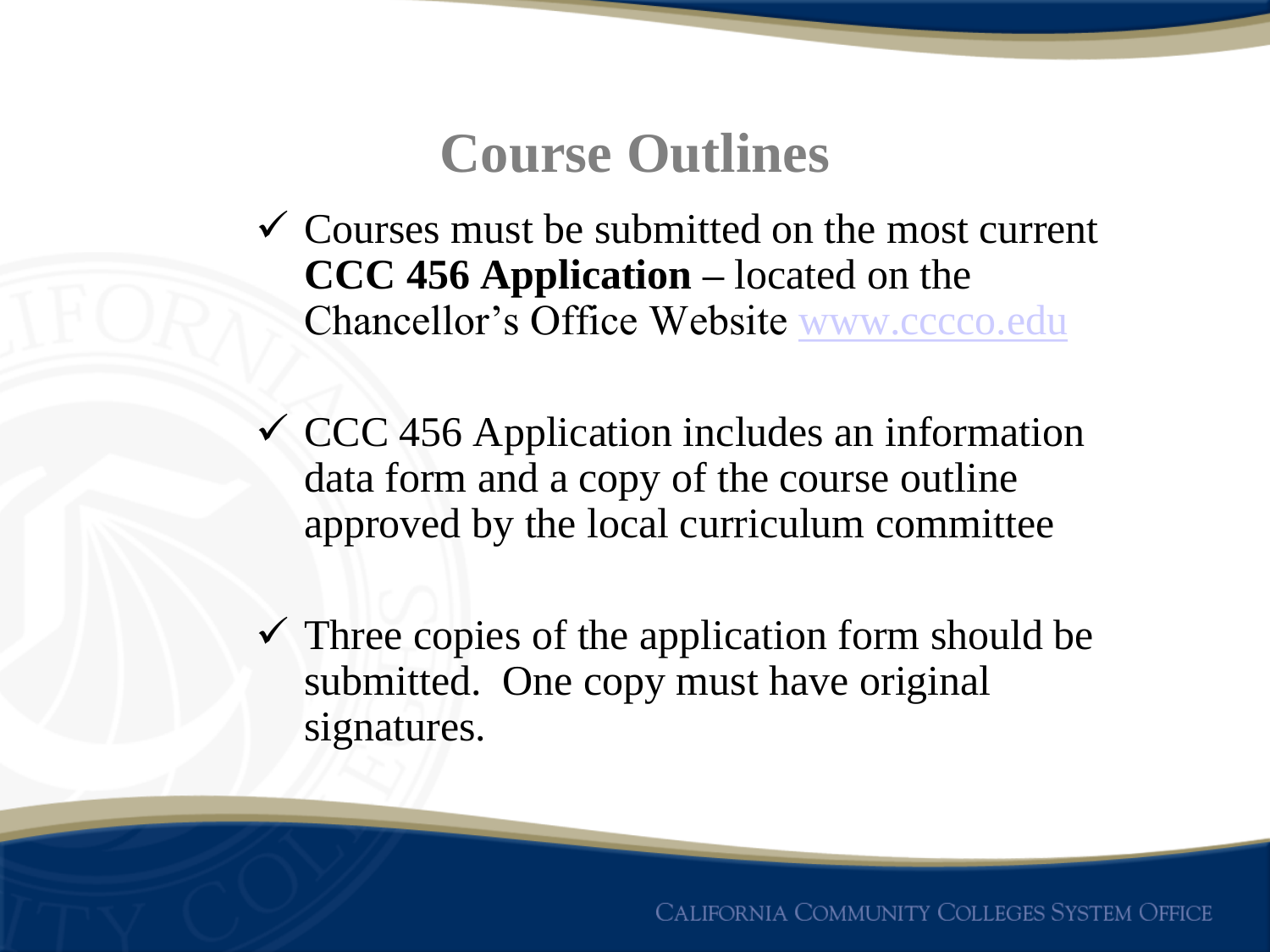## **Components of Course Outline**

| <b>Degree-applicable Credit</b>                             | Nondegree-applicable<br><b>Credit</b>                       | <b>Noncredit</b>                                                            |
|-------------------------------------------------------------|-------------------------------------------------------------|-----------------------------------------------------------------------------|
| Contact hours & units                                       | Contact hours & units                                       | Contact hours (no units)                                                    |
| <b>Prerequisite, corequisite &amp;</b><br><b>advisories</b> | <b>Prerequisite, corequisite &amp;</b><br><b>advisories</b> | Advisories or course<br>entry expectations<br>(optional)                    |
| Catalog description                                         | Catalog description                                         | Catalog description                                                         |
| <b>Objectives</b>                                           | <b>Objectives</b>                                           | <b>Objectives</b>                                                           |
| Content / specific body of<br>knowledge                     | Content / specific body of<br>knowledge                     | Content / specific body of<br>knowledge                                     |
| <b>Methods of Instruction</b>                               | <b>Methods of Instruction</b>                               | Methods of Instruction                                                      |
| Examples of reading, writing<br>& out-of-class assignments  | Examples of reading, writing<br>& out-of-class assignments  | Example assignments<br>and/or activities. Out-of-<br>class work is optional |
| <b>Methods of Evaluation</b>                                | <b>Methods of Evaluation</b>                                | <b>Methods of Evaluation</b><br>(Grades Optional)                           |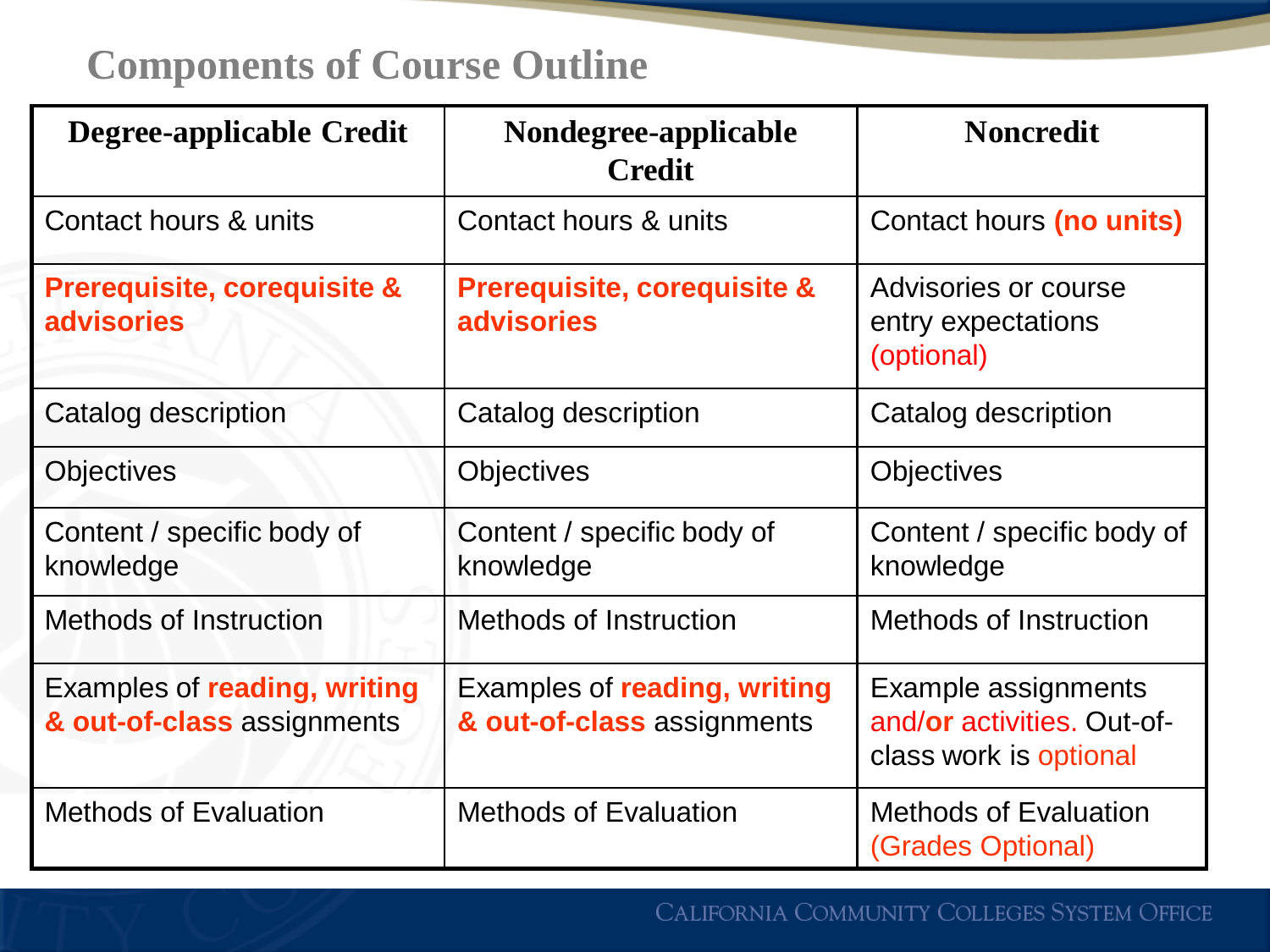## **Five New Noncredit Program Areas**

- Section 55151 Career Development and College Preparation (Noncredit Enhanced Funding – Higher Rate)
- Section 55152 Short-term Vocational Programs Providing 288 Hours or More of Instruction (Base Rate)
- Section 55153 Other Noncredit Programs Providing 288 Hours or More of Instruction (Base Rate)
- Section 55154 Adult High School Diploma Program (Base Rate)
- Section 55155 Noncredit Certificates less than 288 hours of instruction (Base Rate)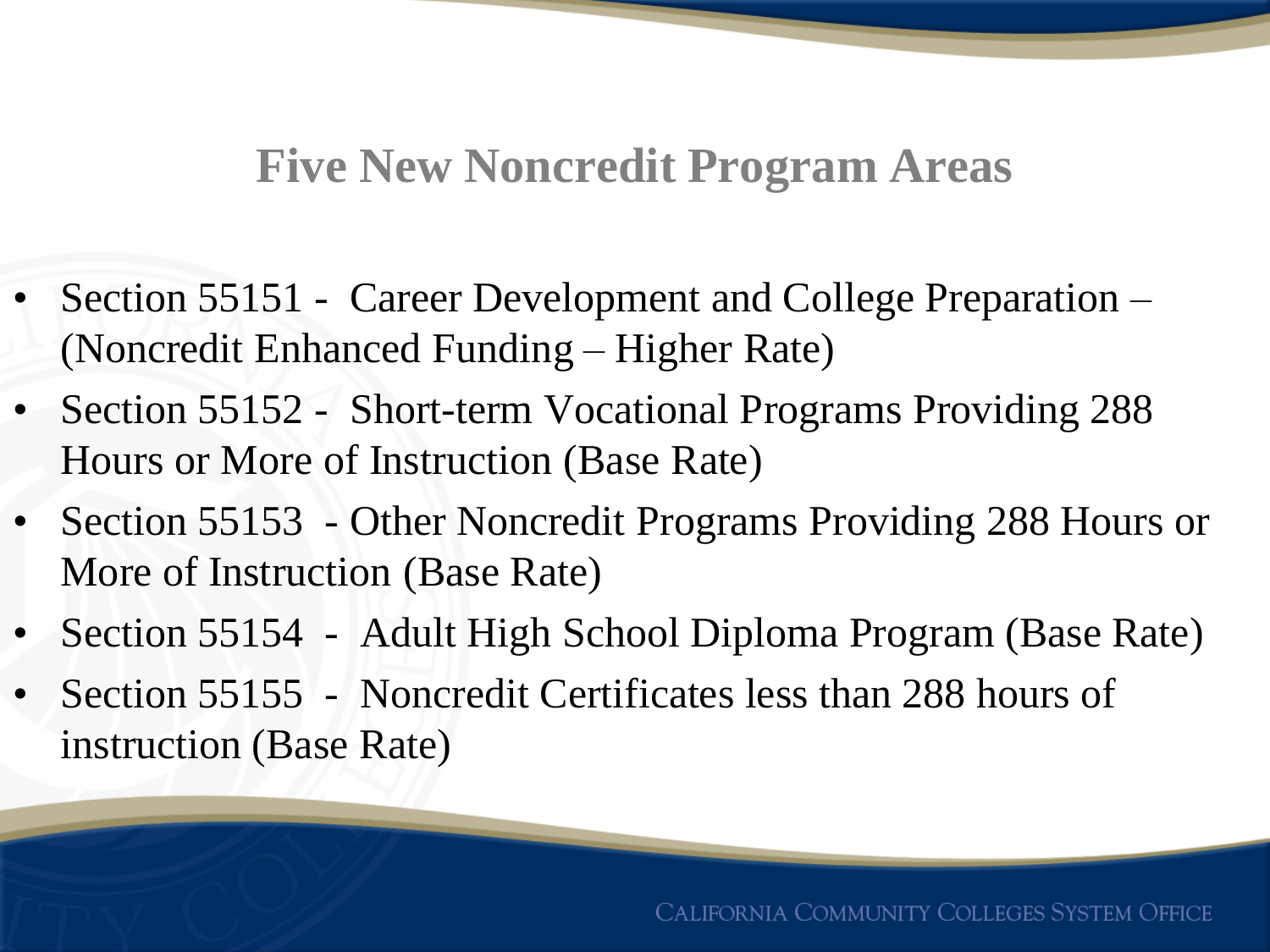**New Title 5 Section - §55151 : Career Development and College Preparation (Enhanced Funding)**

- 1. A sequence of courses/program eligible for enhanced funding must results in either:
	- **a. Certificate of Completion** leading to improved employability or job opportunities.

Certificate awarded must include name of certificate, the date awarded, be identified by TOP Code number and program discipline, identify goals of the program, and list courses completed by students.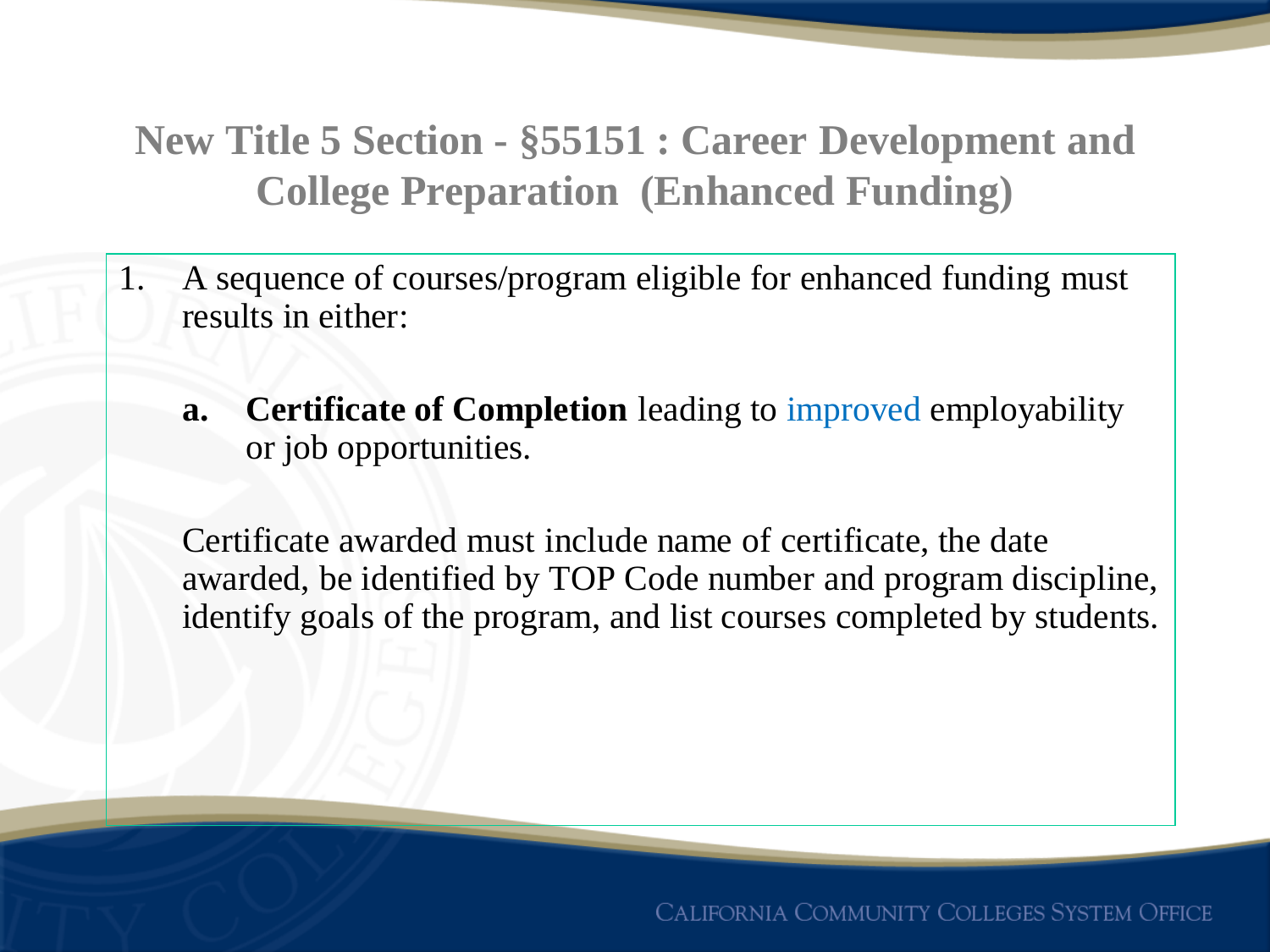**Continued: New Title 5 Section - §55151** 

**b. Certificate of Competency** in a recognized career field articulated with degree applicable coursework, completion of an associate degree or transfer to a baccalaureate institution (Note: may be tied to nondegree applicable coursework that leads to degree applicable program.)

Certificate awarded must include name of certificate, the date awarded, be identified by TOP Code number and program discipline, and list relevant competencies achieved by the student.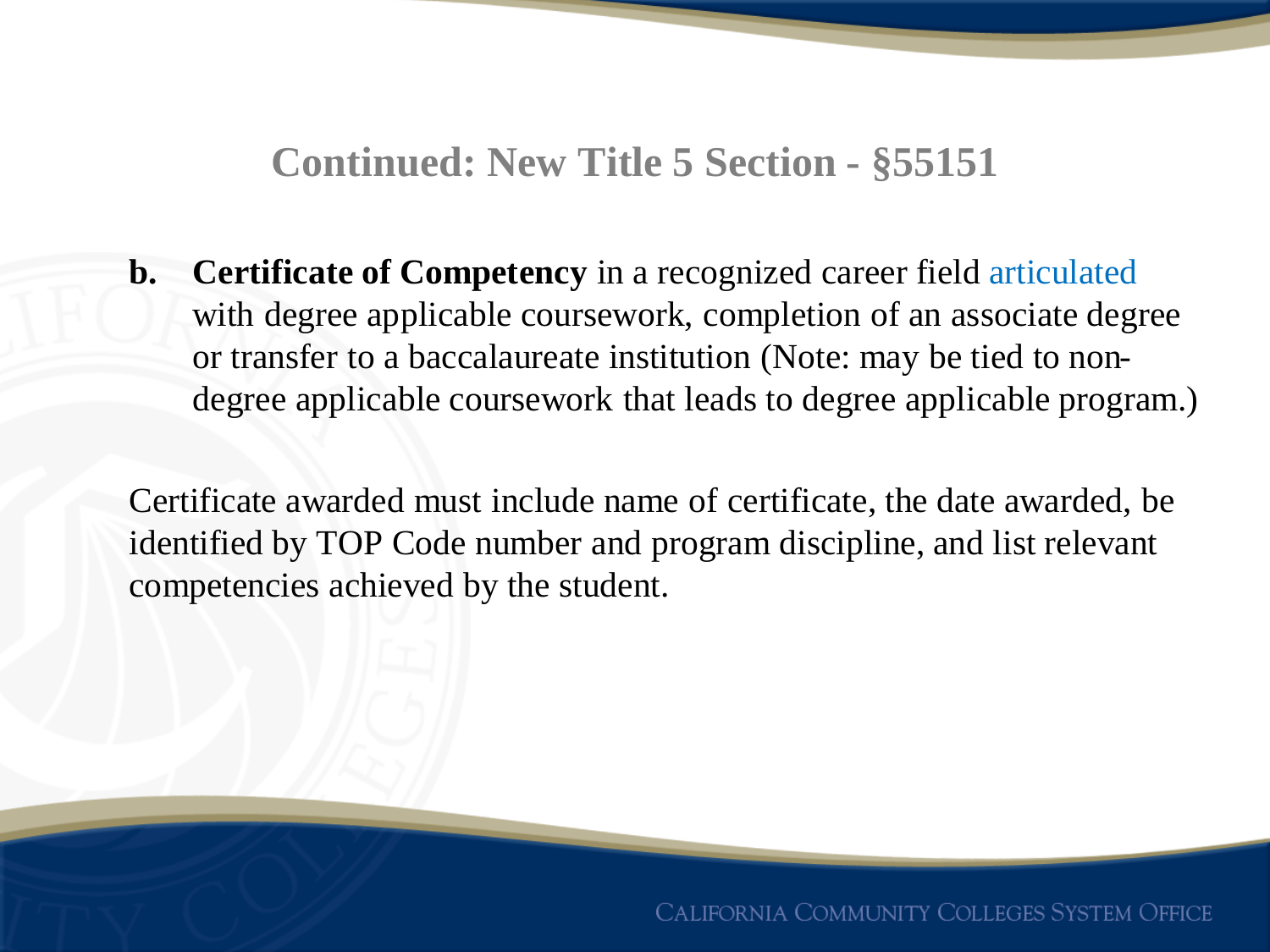### **Continued: Title 5 New Section - §55151**

- 2. Noncredit categories that qualify for enhanced funding include:
	- Short-term vocational programs with high employment potential
	- Elementary and Secondary Basic Skills
	- English as a Second Language including VESL
	- Workforce Preparation (New Area of Eligibility)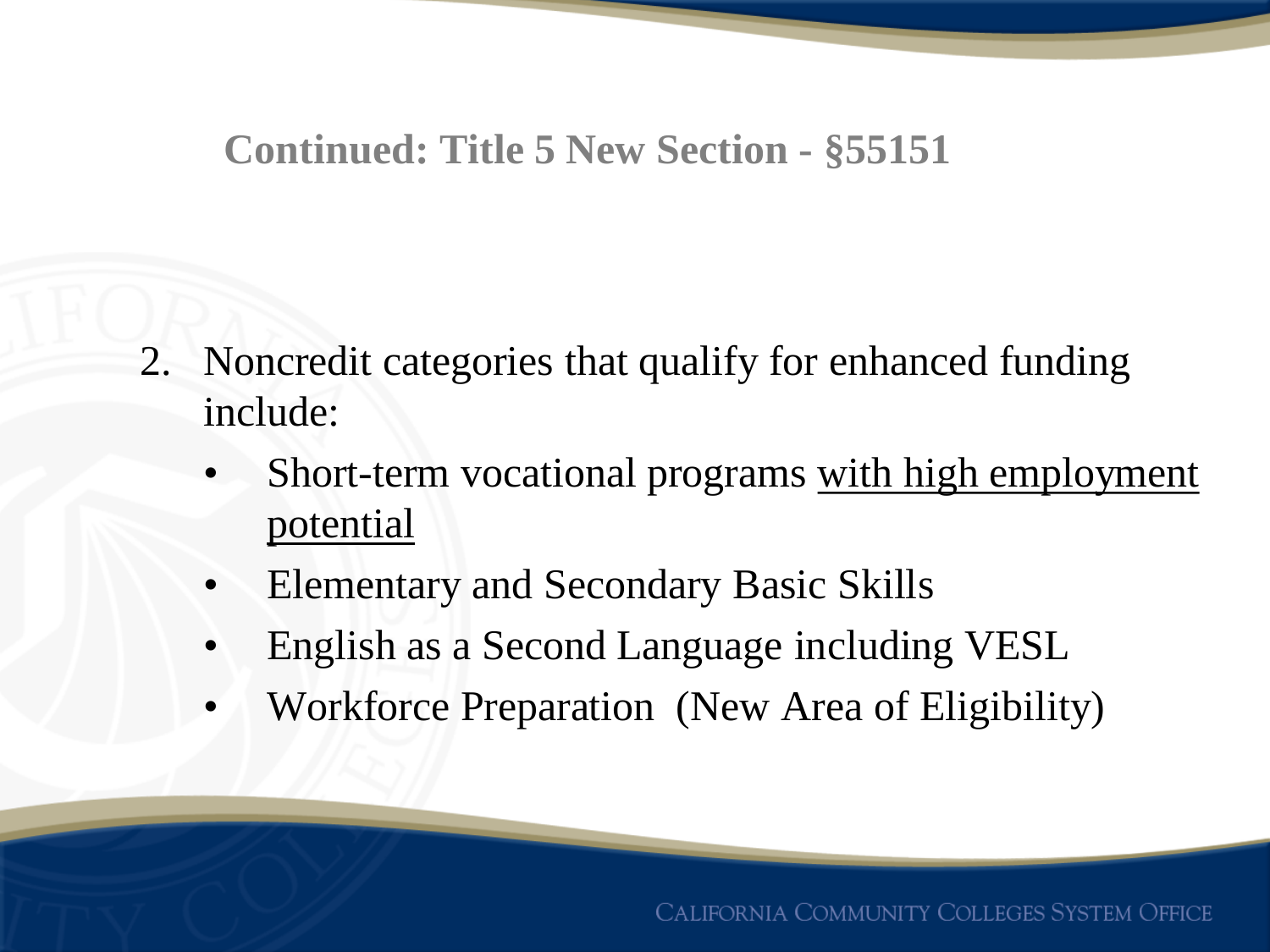**Continued: Title 5 New Section - §55151** 

#### To be eligible for short-term vocational the sequence must:

- $\checkmark$  Demonstrate high employment potential
- $\checkmark$  Demonstrate that labor market exists using EDD labor market information
- **For programs 288 hours or more of instruction**
- $\checkmark$  Present a clear sense of purpose, goals and objectives Show the relationship with other college career education programs
- $\checkmark$  Explain impact of program or courses on nearby community college programs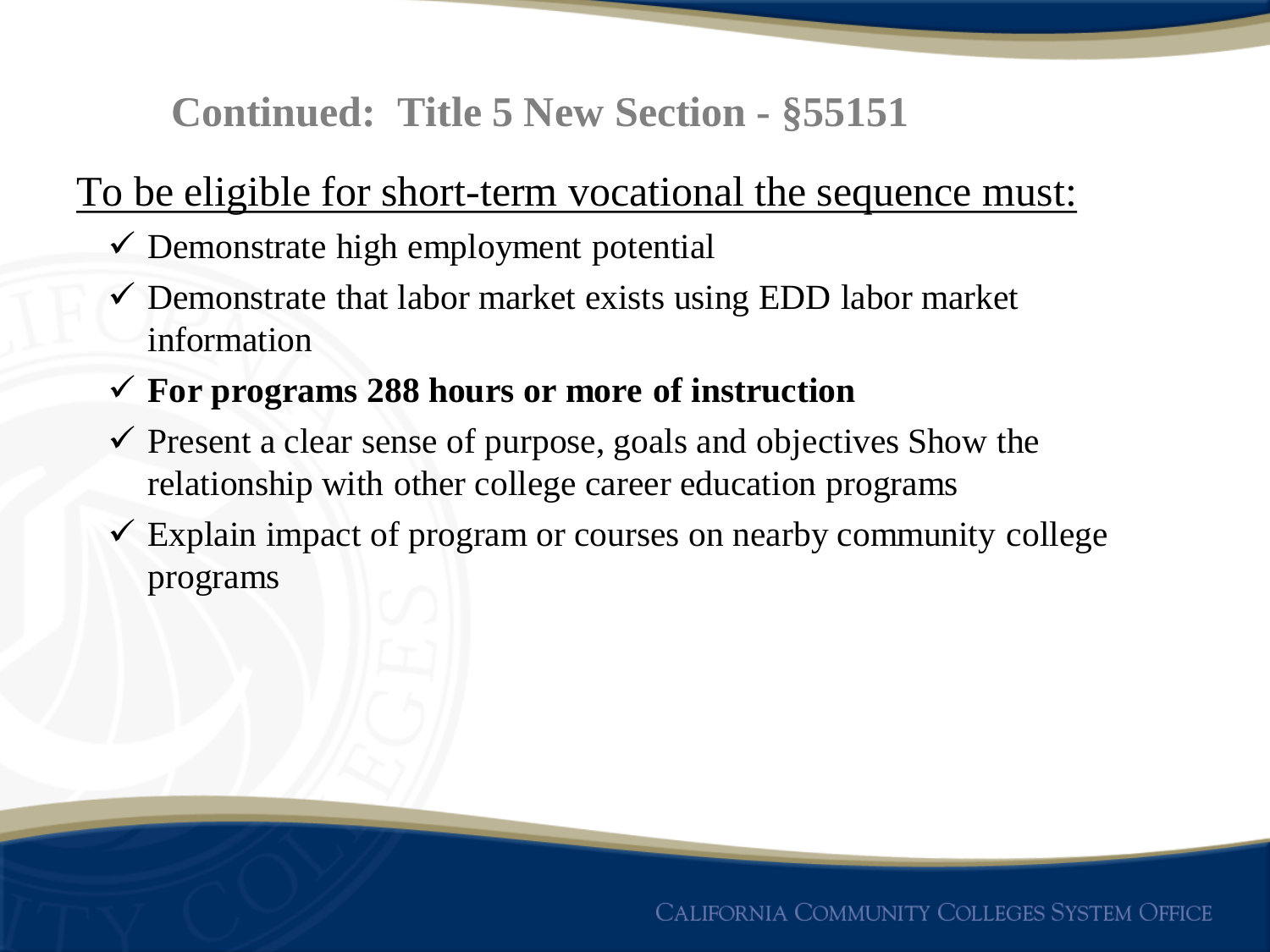# **Continued: Title 5 New Section - §55151**

Application must be submitted electronically and include:

- $\checkmark$  Type of certificate
- Certificate Title and TOP Code
- $\checkmark$  Total Number of instructional hours
- $\checkmark$  Explanation of the curriculum design (e.g. number of core requirements and electives, purpose, goals and objective and expected results of the program
- $\checkmark$  List of courses and attached course outlines
- $\checkmark$  Labor justification, including Occupation Code and Job Title
- $\checkmark$  Describe relationship and impact to other college programs and nearby college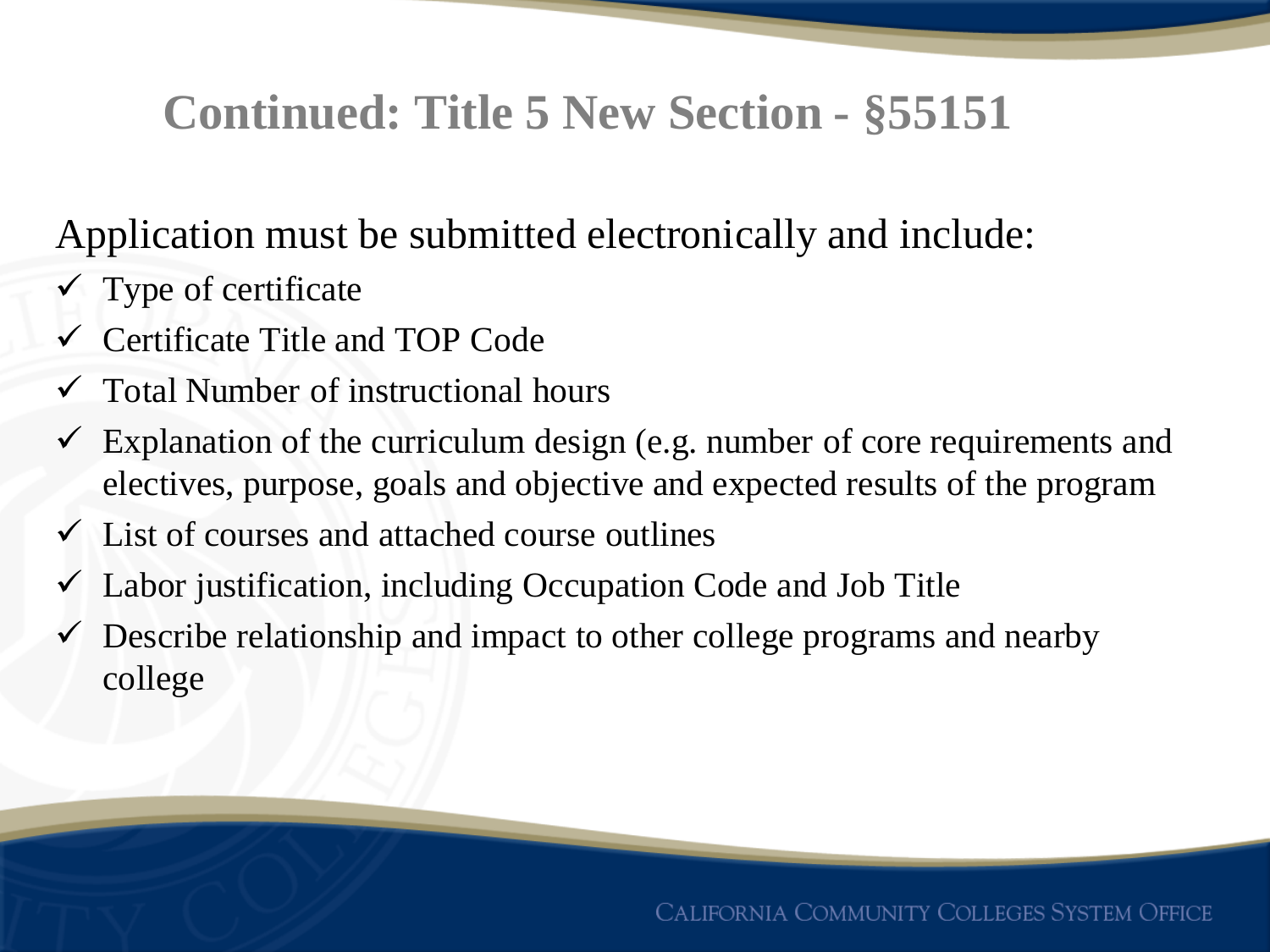## **Continued: Title 5 New Section - §55152 : Short-term Vocational Programs Providing 288 Hours or More of Instruction**

- $\checkmark$  Similar criteria to short-term vocational programs for career development and college preparation programs
- $\checkmark$  Difference College does <u>not need</u> System Office approval for adding a new course if program is 288 hours or more of instruction and the program is not requesting enhanced funding
- College needs to notify System Office of additions or deletions to the program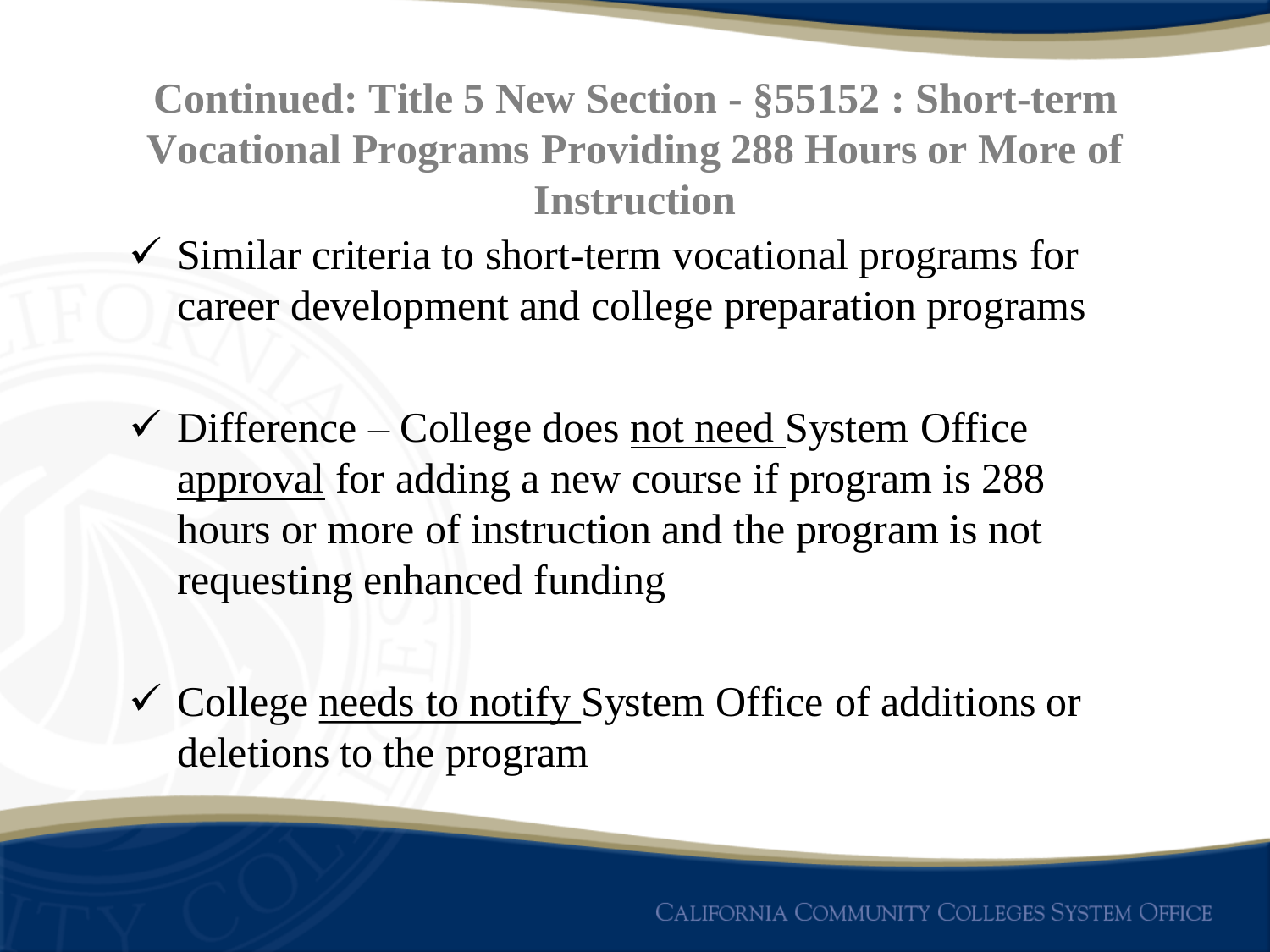**Title 5 New Section, §55153 : Other Noncredit Programs Providing 288 Hours or More of Instruction** Program Application for any other eligible noncredit category should include

- Certificate Title and TOP Code
- $\checkmark$  Noncredit Eligibility Category
- $\checkmark$  List of courses and attached course outlines
- $\checkmark$  Documentation of need for the program
- $\checkmark$  Explanation of relationship to other college programs and to nearby college programs
- $\checkmark$  Explanation of the curriculum design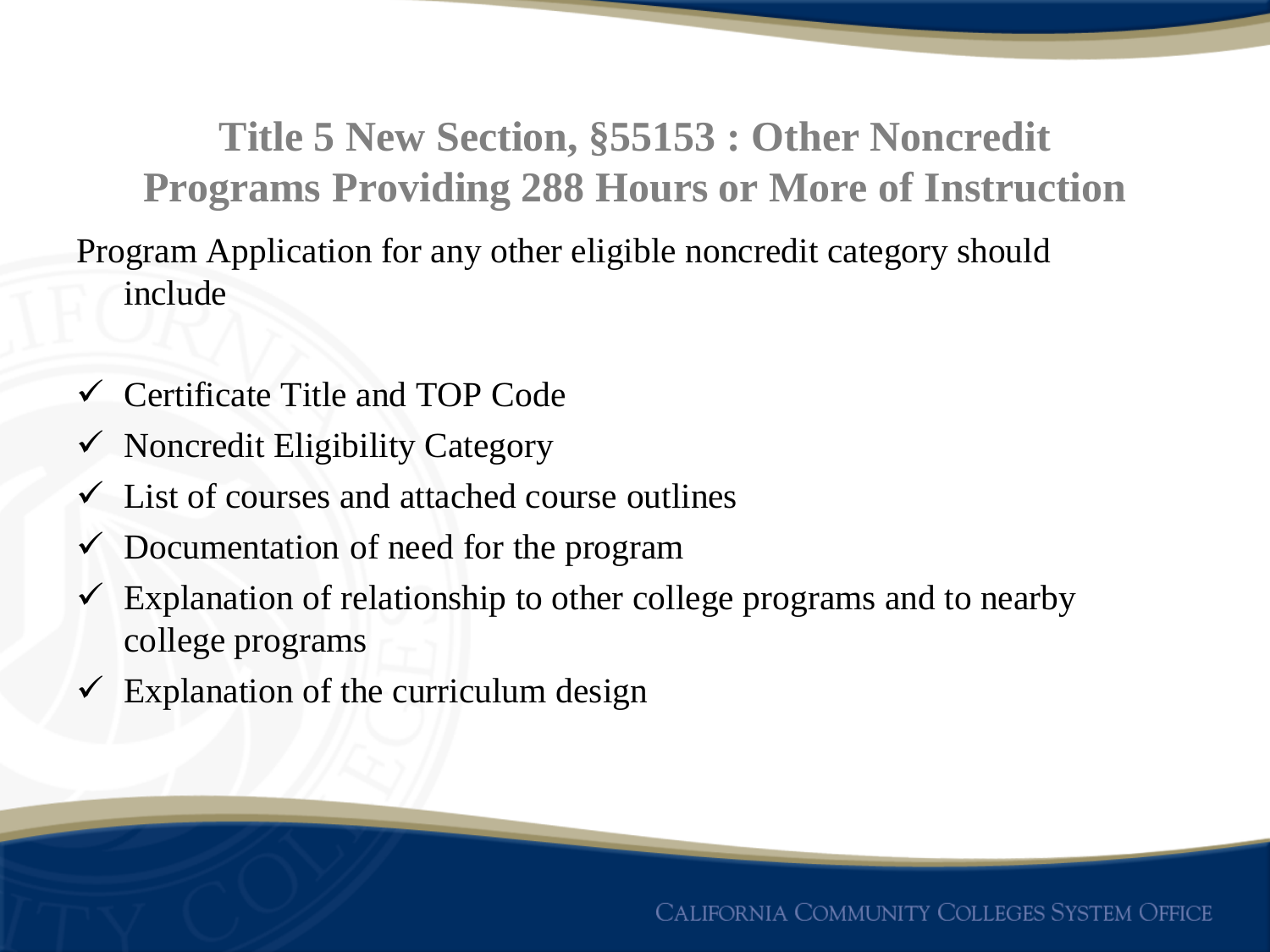### **Title 5, New Section 55154 - Adult High School Diploma Program**

The adult high school diploma requires:

- An organized sequence of noncredit courses designed for the adult learner and leading to an adult high school diploma
- An adult high school diploma may be awarded by the community college district or jointly with a high school district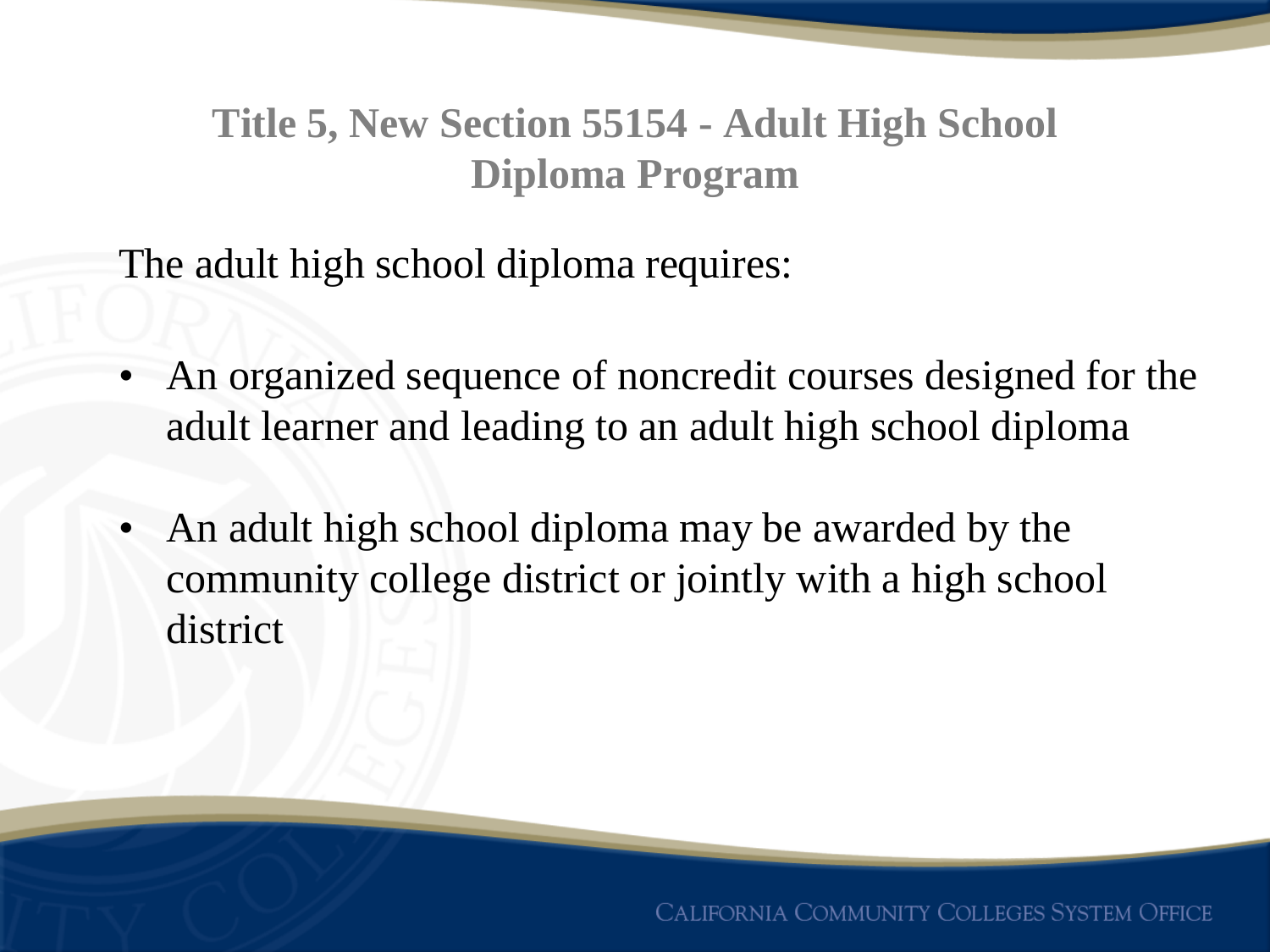### **Title 5 New Section, §55155 : Noncredit Certificate Programs**

- $\triangleright$  All certificates must be approved by the local curriculum committee and district governing body
- $\triangleright$  Certificates that are less than 288 hours of instruction and are not receiving enhanced funding do not need Chancellor's Office approval
- $\triangleright$  Certificates cannot be titled certificate of completion or certificate of competency
- $\triangleright$  All courses that are part of local certificate program must be submitted to Chancellor Office for approval. (Exception, if the course is part of a nonenhanced funded certificate that provides 288 hours or more of instruction)